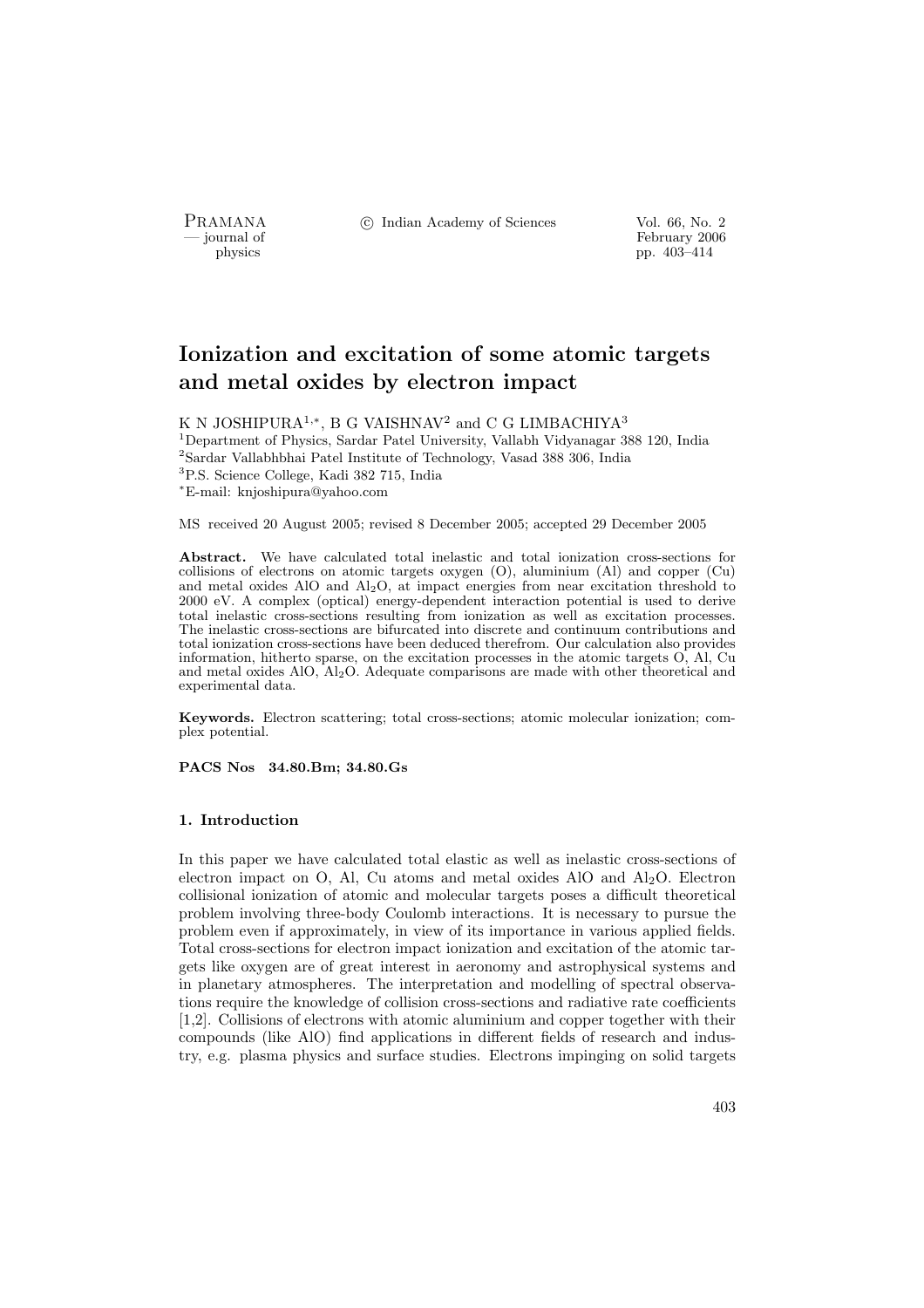like aluminium and copper serve as important tools in electron microscopy, surface electron spectroscopy, micro-lithography and electron probe microanalysis [3]. The electron impact ionization studies of the metal oxide molecules of Al and Cu are important in materials research and are also found as impurities in the plasma edge of nuclear fusion reactors [4].

Various theoretical and experimental groups have so far examined electron scattering from the three atomic targets chosen presently. Total ionization crosssections (TICS) in e–O scattering were measured by Thompson  $et al [5]$ , while Johnson et al [2] performed experimental-cum-model studies on the VUV excitation– emission processes. The measured TICS of e–Al system have been due to Freund et al  $[6]$ . For e-Cu scattering, the TICS were measured by Freund et al  $[6]$ , Boloriazdeh et al [7] and Bartlett and Stelbovics [8]. Two of the theoretical approaches currently in vogue for calculating electron–atom/molecule TICS are the binary encounter Bethe (BEB) theory of Kim and coworkers [9], and the Deusch-Maerk (DM) formulation [4]. The discrepancies found among the various earlier results call for yet another investigation on these atomic targets. For AlO and Al2O molecules there is only one previous investigation [4]. Also, it is meaningful, as attempted presently, to assess the relative contribution of electron-induced discrete as well as continuum transitions in these atomic targets, within a common general formalism.

Thus, in the present work we have calculated basically the electron-induced total inelastic cross-sections  $Q_{\text{inel}}$ , which are then bifurcated into the ionization and excitation contributions, at incident energies ranging from near threshold to 2000 eV. This is accomplished by starting with the well-known complex optical potential formalism. In recent years, we have developed and successfully employed a semi-empirical approach [10–14] called the 'complex scattering potential-ionization contribution' (CSP-ic) method to determine the total ionization cross-section  $Q_{\text{ion}}$ from the calculated  $Q_{\text{inel}}$ , for a large number of atomic and molecular targets [10– 14]. This method, highlighted below, is employed in the present calculations on O, Al and Cu, together with AlO and  $Al<sub>2</sub>O$ .

### 2. Theoretical

At incident energies  $(E_i)$  of the present interest, the inelastic channels in electron– atom scattering consist of discrete excitations and ionizations, and this enables us to express the total inelastic cross-section as,

$$
Q_{\text{inel}}(E_{\text{i}}) = \sum Q_{\text{exc}}(E_{\text{i}}) + Q_{\text{ion}}(E_{\text{i}}).
$$
\n(1)

In this break-up, the first term is the sum over total excitation cross-sections for all accessible transitions, while the second term indicates the total cross-section of all allowed ionization processes including auto-ionization of the target by the incident electrons. The first term arises mainly from the low-lying dipole allowed transitions for which the cross-sections become small progressively above the ionization threshold. Hence, as the incident energy increases the second term in eq. (1) dominates over the first, and this enables us to derive total ionization cross-section  $Q_{\text{ion}}$ if the inelastic quantity  $Q_{\text{inel}}$  is already calculated. This theoretical approach, to be called complex scattering potential-ionization contribution or CSP-ic method,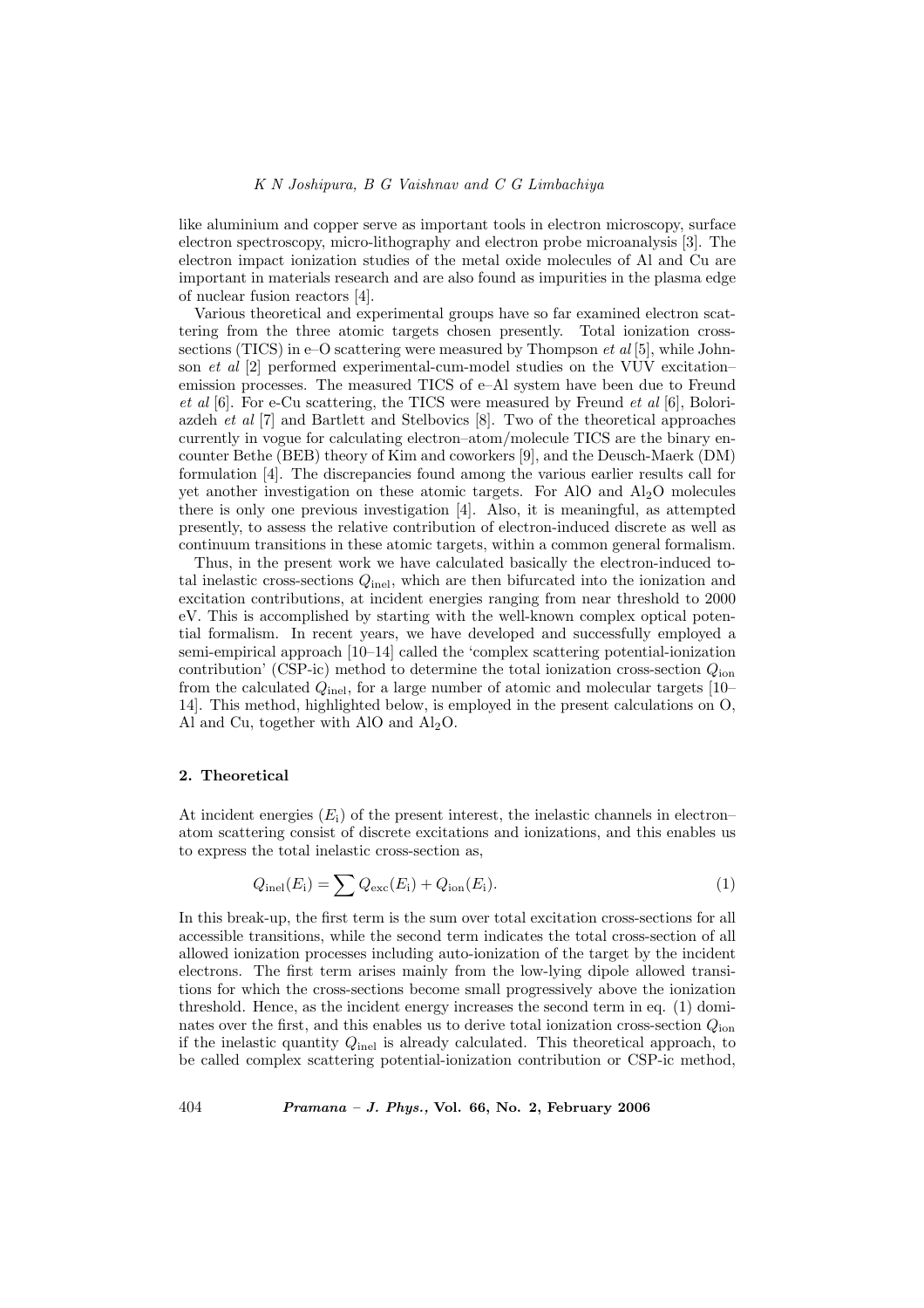#### Ionization and excitation of some atomic targets and metal oxides

explores the advantages of the well-known complex-potential representation of simultaneous elastic and inelastic scattering, above the ionization threshold.

The present CSP-ic approach rests on spherical energy-dependent complex potential derived from the target electronic charge density  $\rho(r)$ , determined from accurate atomic wave functions [15]. The resulting total e–atom potential has a real part  $V_{\rm R}$ , which consists of static  $(V_{\rm st})$ , exchange  $(V_{\rm ex})$  and polarization  $(V_{\rm pol})$ terms. The imaginary potential term or the absorption potential  $V_{\text{abs}}$  is considered in the well-known quasi-free Pauli-blocking model of Staszeweska et al [16], after introducing some modifications discussed below. This is an energy-dependent potential that accounts for all possible inelastic scattering channels cumulatively, and has the generic form, in atomic units,

$$
V_{\rm abs}(r, E_{\rm i}) = -\frac{1}{2}\rho(r)v_{\rm loc}\sigma_{\rm ee}
$$
  
=  $-\rho(r)\left(\frac{T_{\rm loc}}{2}\right)^{1/2}\left(\frac{8\pi}{10k_{\rm F}^3E_{\rm i}}\right)$   
 $\times\theta(p^2 - k_{\rm F}^2 - 2\Delta)(A_1 + A_2 + A_3).$  (2)

In the above expressions  $v_{\text{loc}}$  is the local speed of the external electron, and  $\sigma_{\text{ee}}$ denotes the average cross-section of the binary collision of the external electron with one of the target electrons.

The local kinetic energy of the incident electron is obtained from

$$
T_{\rm loc} = E_{\rm i} - V_{\rm R} = E_{\rm i} - (V_{\rm st} + V_{\rm ex}).\tag{3}
$$

In eq. (2),  $p^2 = 2E_i$ ,  $k_F$  is the Fermi wave vector and  $\Delta$  is an energy parameter, that determines a threshold below which  $V_{\text{abs}} = 0$ , and the ionization or excitation is prevented energetically. Further,  $\theta(x)$  is the Heaviside unit step function, such that  $\theta(x) = 1$  for  $x > 0$ , and is zero otherwise. The dynamic quantities  $A_1, A_2$ and  $A_3$  are specific functions of  $\rho(r)$ , I (ionization energy),  $\Delta$  and  $E_i$ . The role of  $\Delta$  has been discussed in our recent publications. Briefly, if  $\Delta = I$ , then at an incident energy equal to or below  $I$ , not only ionization but excitation also will be prevented on account of  $V_{\text{abs}} = 0$ . On the other hand, the excitation threshold  $E_{\text{th}}$ is rather small in many cases so that a choice  $\Delta = E_{\text{th}}$  would make  $V_{\text{abs}}$  excessively large. Hence the parameter  $\Delta$  is taken to be a function of energy for  $E_{th} < E_i \leq I$ . For almost all the targets investigated by us [10–14] this choice of  $\Delta$  results in a general accord of our calculations with the compared data. The next step is to solve the Schrödinger equation with the modified  $V_{\text{abs}}$ , using the appropriate boundary conditions. Standard formulae [17] are used to generate  $Q_{\text{inel}}$  as well as  $Q_{\text{el}}$  by employing the complex phase shifts  $\delta_l(k)$  for various angular momenta at different incident energies.

The inelastic cross-section  $Q_{\text{inel}}$  is not accessible directly in experiments, but in view of eq. (1), we have the relation,

$$
Q_{\rm inel}(E_{\rm i}) \ge Q_{\rm ion}(E_{\rm i}).\tag{4}
$$

At incident energies above I, the ionization begins to play a dominant role due to the availability of infinitely many open channels of scattering. There is no rigorous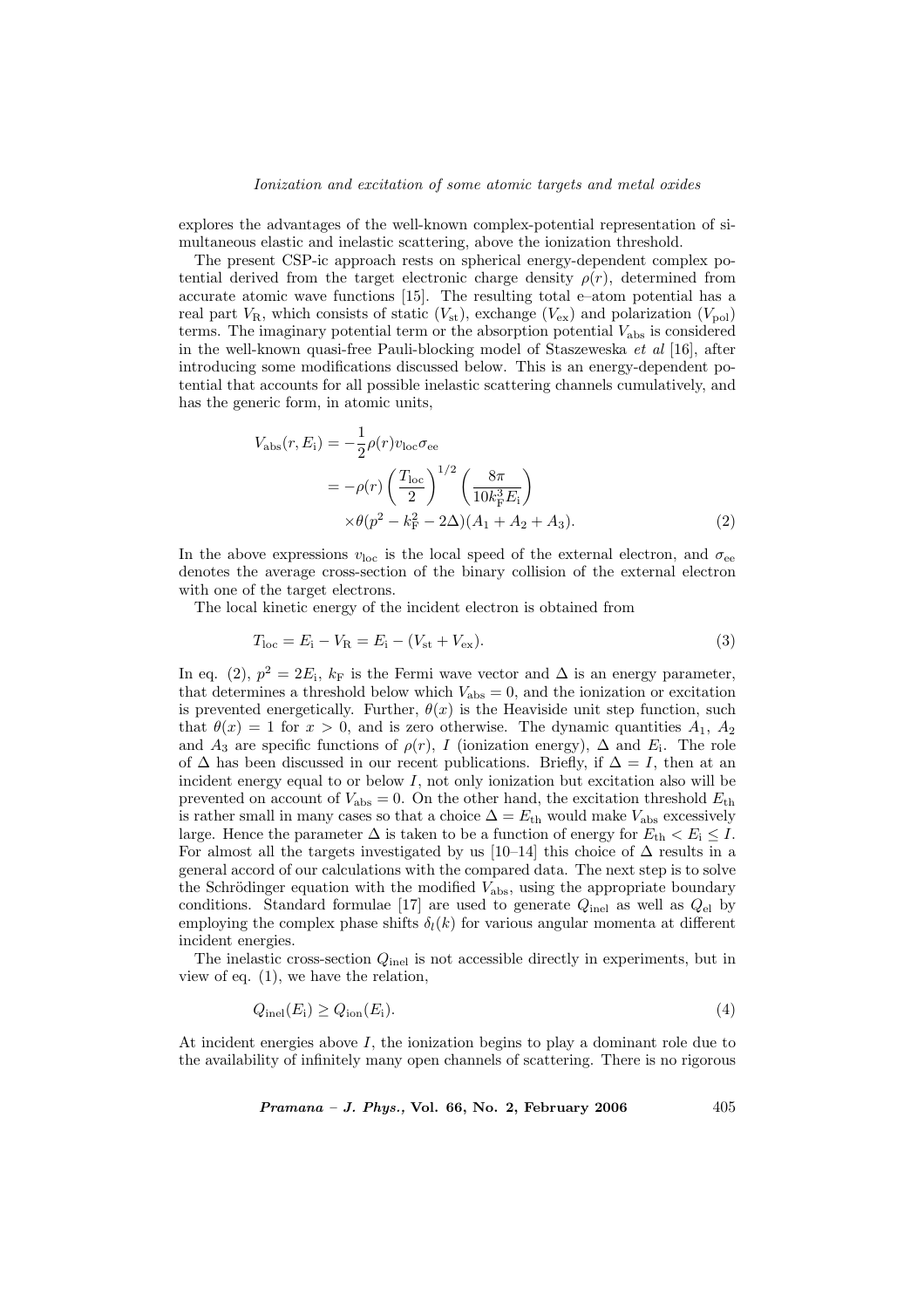way of projecting out  $Q_{\text{ion}}$  from the theoretical quantity  $Q_{\text{inel}}$ . Perhaps a first ever estimate of ionization in relation to excitation processes was made by Turner *et al* [18]. They concluded from semi-empirical calculations that in gaseous water  $(H_2O)$ , ionization was more probable than excitation above ∼30 eV. If  $\sigma_{\text{ion}}$  and  $\sigma_{\text{exc}}$  are the cross-sections of ionization and excitation respectively in their notation [18], then almost above 100 eV energy,

$$
\frac{\sigma_{\text{ion}}}{(\sigma_{\text{ion}} + \sigma_{\text{exc}})} \approx 0.75.
$$

The usual complex potential calculations do not help us in determining ionization contribution separately, and hence further approximations are necessary. In the last few years we have introduced an approximation by defining a ratio,

$$
R(E_i) = \frac{Q_{\text{ion}}(E_i)}{Q_{\text{inel}}(E_i)}, \quad 0 \le R \lesssim 1.
$$
\n
$$
(5)
$$

Obviously  $R = 0$  when  $E_i \leq I$ . For a number of stable atomic and molecular targets like Ne, Ar,  $O_2$ , CH<sub>4</sub>, etc., for which the experimental cross-sections  $Q_{\text{ion}}$ are known accurately  $[19,20]$ , the ratio R is found to rise steadily as the energy increases above the threshold  $(I)$ , and approaching unity at high energies. Thus

$$
R(E_i) = 0, \quad \text{for } E_i \le I,\tag{6a}
$$

$$
=R_{\rm p}, \quad \text{at } E_{\rm i}=E_{\rm p} \tag{6b}
$$

$$
\cong 1, \quad \text{for } E_i > E_p. \tag{6c}
$$

Here,  $E<sub>p</sub>$  stands for the incident energy at which our calculated cross-section  $Q<sub>inel</sub>$ attains its maximum, while  $R_p \cong 0.7$  stands for the value of the ratio R at  $E_i =$  $E_p$ . The choice of this value is approximate but physically justified. The peak position  $E_p$  (typically around 50 eV) occurs at an incident energy where the discrete excitation cross-sections are on the wane, while the ionization cross-section is rising fast, suggesting the  $R_p$  value to be above 0.5 but below 1. We follow the general observation [5–9,13] that at energies close to the peak of ionization, the contribution of the cross-section  $Q_{\text{ion}}$  is about 70–80% in the total inelastic cross-section  $Q_{\text{inel}}$ and it increases with energy. This behaviour is attributed to the faster fall of the first term  $\sum Q_{\text{exc}}$  in eq. (1). For targets like Al where auto-ionization becomes important at high energies, the value of  $R_p$  would be higher. The approximate value adopted for  $R_p$  introduces an uncertainty (0.75 $\pm$ 0.05), i.e. roughly 10% at the average value (0.75).

Now, for determining  $Q_{\text{ion}}$  from  $Q_{\text{inel}}$  we need R as a continuous function of energy  $E_i \geq I$ , and hence we represent [10–15] the ratio  $R(E_i)$  in the following manner:

$$
R(E_i) = 1 - f(U),
$$

i.e.,

$$
R(E_i) = 1 - C_1 \left[ \frac{C_2}{U + a} + \frac{\ln(U)}{U} \right].
$$
 (7)

Here  $U$  is the dimensionless variable defined through,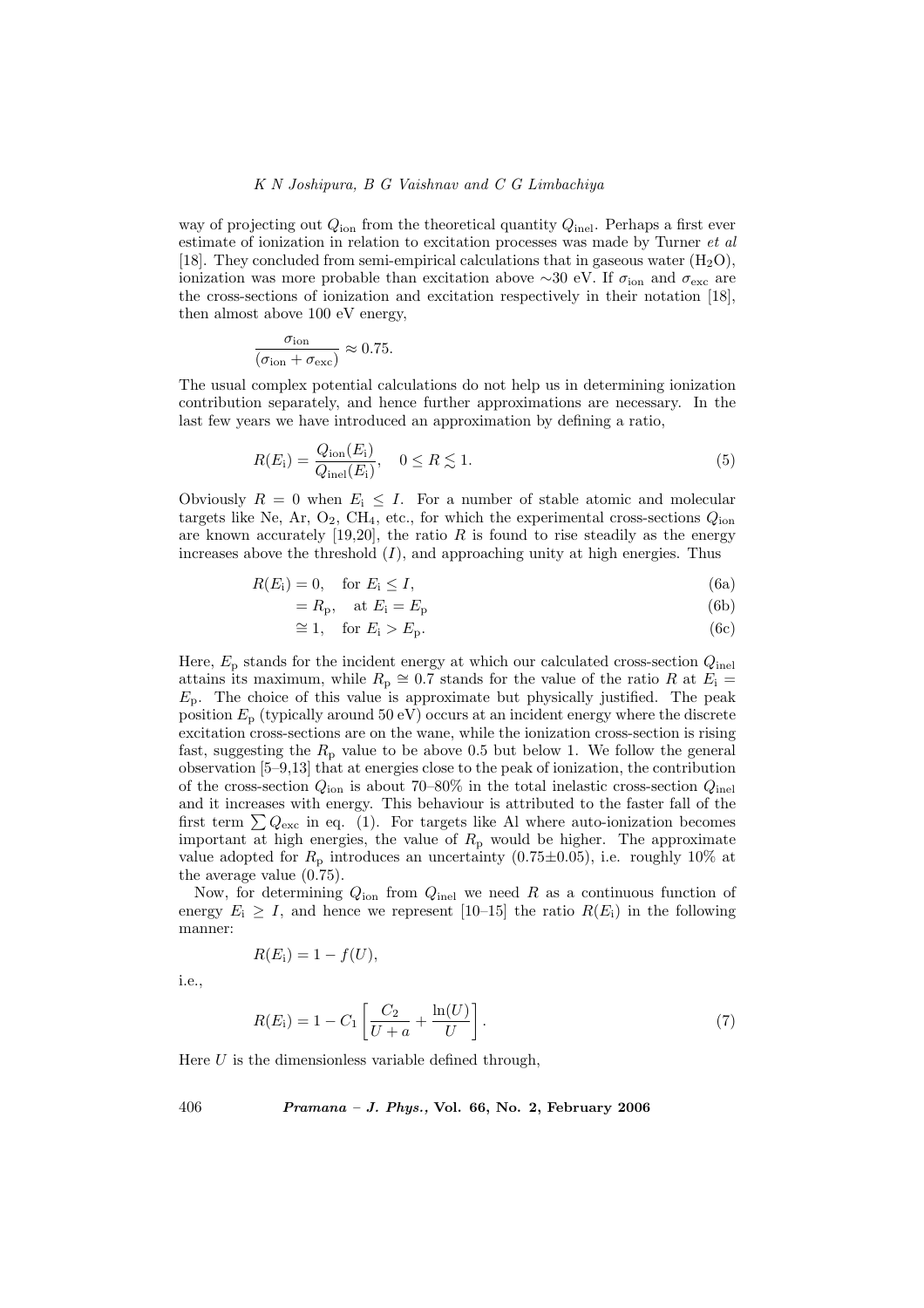Ionization and excitation of some atomic targets and metal oxides

| Target<br>atom | Ionization<br>energy<br>(eV) | Parameters                   |                       |          |          |                |             |
|----------------|------------------------------|------------------------------|-----------------------|----------|----------|----------------|-------------|
|                |                              | $E_{\rm p}$<br>$\rm ^{(eV)}$ | $E_{\rm ion}$<br>(eV) | $\alpha$ | $C_1$    | C <sub>2</sub> | $R_{\rm p}$ |
| $\circ$        | 13.62                        | 70                           | 100                   | 6.925    | $-1.121$ | $-7.073$       | 0.70        |
| Al             | 5.99                         | 14                           | 20                    | 6.202    | $-1.620$ | $-4.445$       | 0.80        |
| Cu             | 7.73                         | 38                           | 47                    | 6.542    | $-1.704$ | $-4.427$       | 0.80        |

Table 1. Parameters for atomic targets O, Al and Cu.

$$
U = \frac{E_{\rm i}}{I}, \quad U \ge I. \tag{8}
$$

The reason for adopting a particular function for  $f(U)$  in eq. (7) has also been discussed earlier [10–14]. As  $E_i$  increases above I, the ratio R increases and approaches the value 1, since the ionization contribution rises and the discrete excitation term in eq. (1) decreases. The discrete excitation cross-sections, dominated by dipole transitions, fall off as  $\ln(U)/U$  at high energies. Accordingly the decrease of the function  $f(U)$  must also be proportional to  $\ln(U)/U$  in the high range of energy. However, the two term representation of  $f(U)$  as above is more appropriate since the 1st term in the square bracket ensures a better energy dependence at low and intermediate  $E_i$ . Equation (7) involves dimensionless parameters  $C_1$ ,  $C_2$  and  $a$ , that reflect the target properties, since the three conditions stated in eqs  $(6a)$ – $(6c)$ are used to determine these three parameters. To implement the third condition (6c) clearly, we first assume  $a = 0$  and consider a two-parameter expression in eq. (7). Employing the two conditions (6a) and (6b) we first evaluate the C-parameters only. The resulting two-parameter expression is then used to obtain the value of R at a high energy  $E_i = 10E_p$ , and the same is employed in (6c). We have shown in table 1 the various parameters involved in the present work on O, Al and Cu along with  $C_1$ ,  $C_2$  and a evaluated as explained above. In atomic O there are several optically allowed channels below the first ionization threshold  $(13.6 \text{ eV})$  and hence  $R_{\rm p} = 0.7$  is reasonable.

Turning briefly to the present molecular targets AlO and  $Al<sub>2</sub>O$ , let us mention that the present method has been applied successfully to a large number of molecules also. For the present molecular targets the charge density required as input is calculated as in [12–14]. The first ionization thresholds  $I = 9.64$  eV for AlO and  $I = 8.10$  eV for Al<sub>2</sub>O have been employed appropriately in the present CSP-ic method.

## 3. Results, discussions and conclusions

We have employed in this paper, the semi-empirical approach (CSP-ic) which has been tested successfully earlier in predicting the TICS of a large variety of atomic and molecular targets. The theory outlined above offers the determination of the important cross-sections  $Q_{\text{inel}}$  and  $Q_{\text{ion}}$  along with a useful estimate on excitations in terms of  $\sum Q_{\text{exc}}$ . It is seen from the properties given in table 1 that the atoms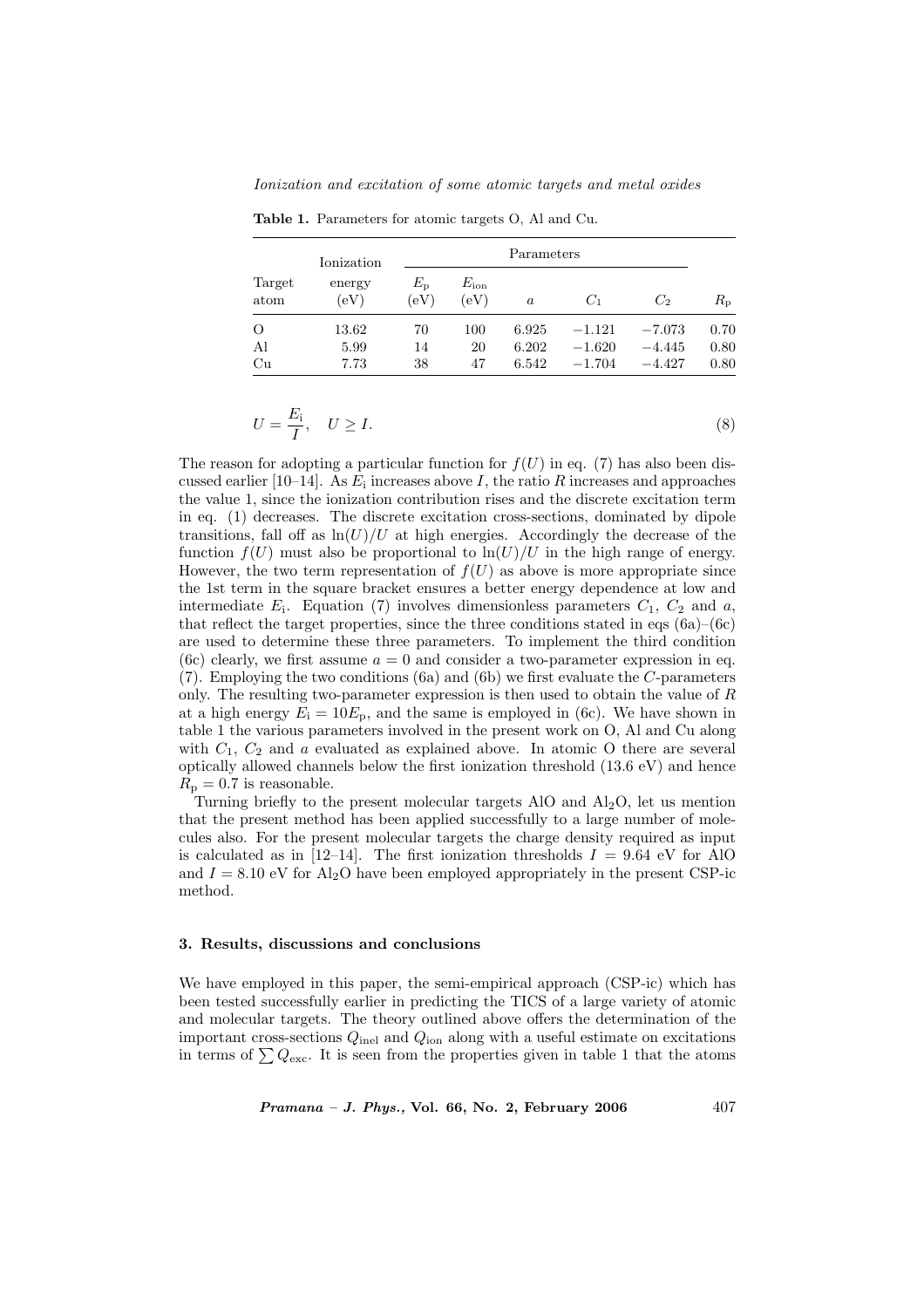K N Joshipura, B G Vaishnav and C G Limbachiya



**Figure 1.** e–O Scattering. (- - -) present  $Q_{\text{inel}}$ ; (--) present  $Q_{\text{ion}}$ ; (...) present  $\sum Q_{\text{exc}}$ ; (- · -) DM [4]  $Q_{\text{ion}}$ ; experimental (\*)  $Q_{\text{ion}}$ , Thompson *et al* present  $\sum Q_{\text{exc}}$ ; (- · -) DM [4]  $Q_{\text{ion}}$ ; experimental ( $\times$ )  $Q_{\text{ion}}$ , Thomp<br>[5]; (•)  $\sum Q_{\text{exc}}$ , Johnson *et al* [2]; (- ·· -)  $\sum Q_{\text{exc}}$ , Johnson model [2].



**Figure 2.** Various total cross-sections in  $(\AA^2)$  of e-O scattering at 100 eV, showing the relative contribution at the ionization peak.

Al and Cu are more ionizable than atomic O. Accordingly the positions  $(E_{\rm p})$  of the peak of the inelastic cross-section  $Q_{\text{inel}}$  in the two metallic atoms are expected to occur at a lower energy, and the peak magnitudes would be higher. That is indeed the case in figures 1 to 5 exhibiting the present theoretical results along with the compared data for oxygen, aluminium and copper atoms and the two metal oxides.

Although the e–O scattering has been investigated quite extensively by many workers so far, we present here in figure 1 and table 2 our cross-section results for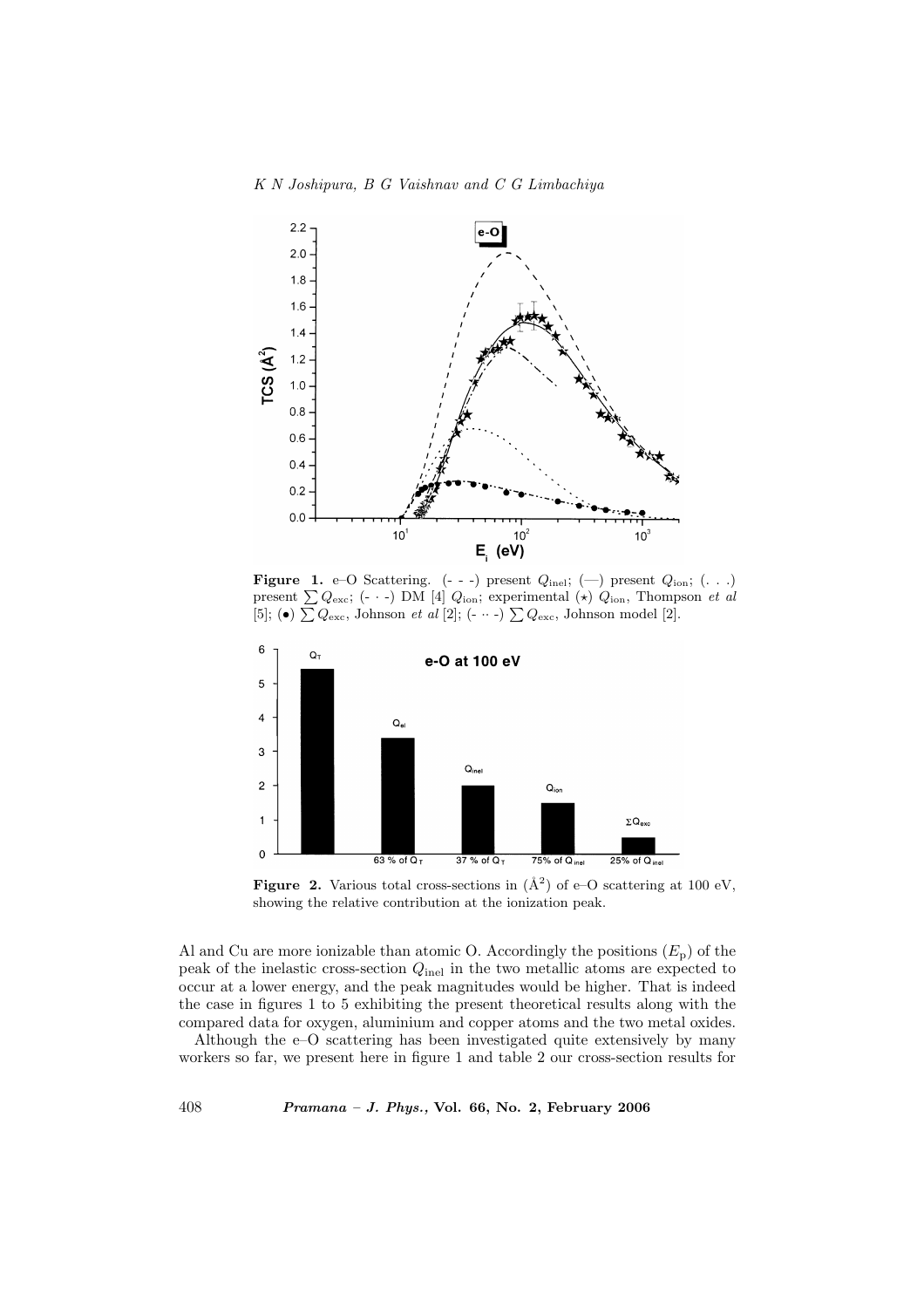

**Figure 3.** e–Al scattering.  $(-)$  Present  $Q_{\text{inel}}$ ;  $(-)$  present  $Q_{\text{ion}}$ ;  $(-)$  BEB [9]  $Q_{\text{ion}}$ ;  $(-)$  DM [4]  $Q_{\text{ion}}$ ;  $(-)$  Bartlett [8]  $Q_{\text{ion}}$ ;  $(\ldots)$  present  $\sum Q_{\text{exc}}$ ; experimental  $(\star)$  data, Freund et al [6].



**Figure 4.** e–Cu scattering.  $(-)$  Present  $Q_{\text{inel}}$ ;  $(-)$  present  $Q_{\text{ion}}$ ;  $(-)$  BEB [9]  $Q_{\text{ion}}$ ;  $(-)$  Bartlett [8]  $Q_{\text{ion}}$ ;  $(-)$  present  $\sum Q_{\text{exc}}$ ; experimental  $(\star)$   $Q_{\rm ion}$  data of Freund  $et$   $al$  [6];  $(\bullet)$  Bolorizadeh [7].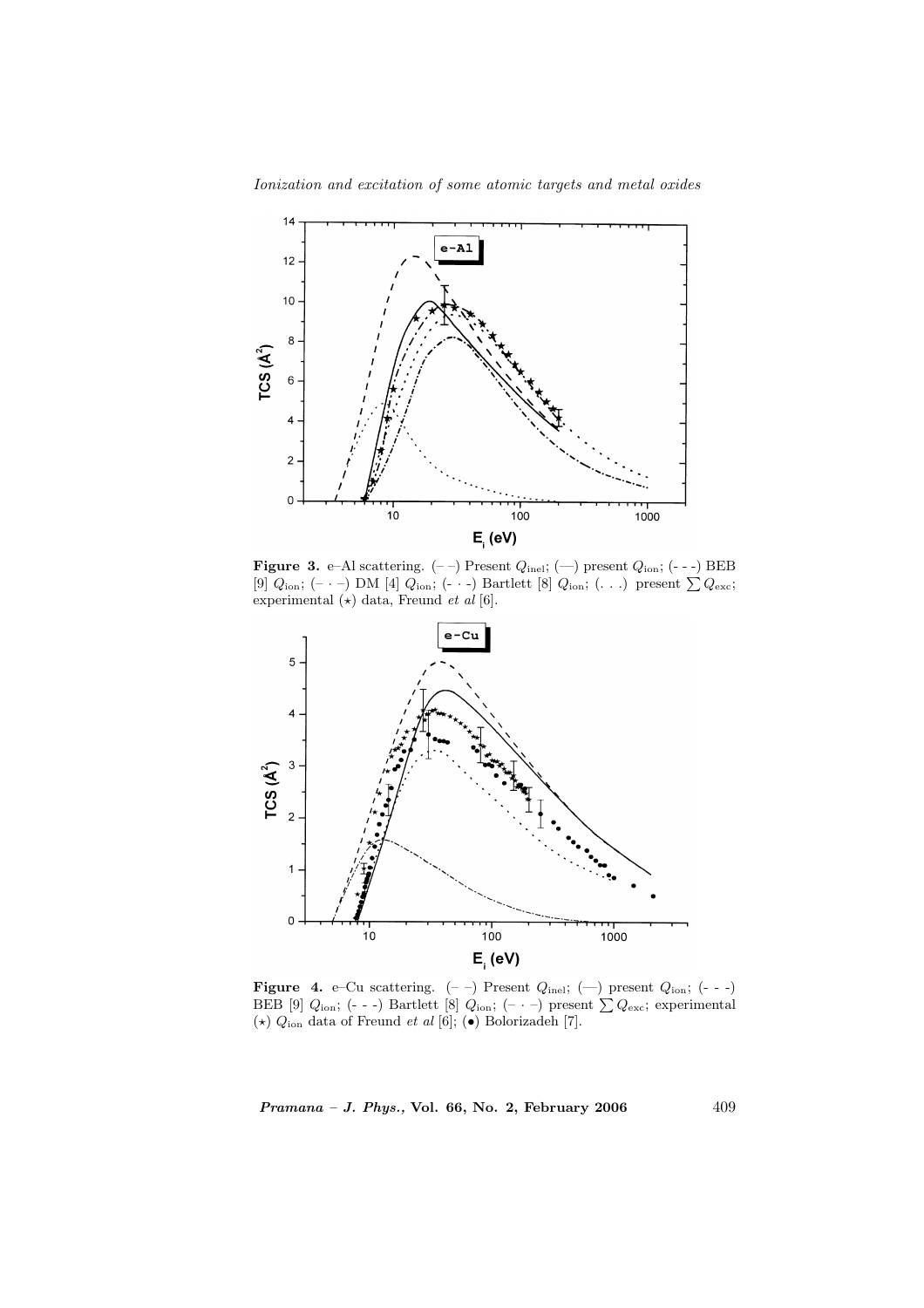

**Figure 5.** Al, AlO, Al<sub>2</sub>O scattering: (-) present  $Q_{\text{ion}}$ ; (--) DM [4]  $Q_{\text{ion}}$ . **Table 2.** Present total cross-sections  $(\hat{A}^2)$  of e-O scattering.

| $E_i$ (eV) | $\sum Q_{\rm ion}$ | $\sum Q_{\rm exc}$ | $Q_{\rm inel}$ | $Q_{\rm el}$ | $Q_{\rm T}$ |
|------------|--------------------|--------------------|----------------|--------------|-------------|
|            |                    |                    |                |              |             |
| 20         | 0.26               | 0.49               | 0.75           | 6.54         | 7.29        |
| 30         | 0.75               | 0.66               | 1.41           | 5.66         | 7.07        |
| 50         | 1.22               | 0.67               | 1.89           | 4.68         | 6.57        |
| 80         | 1.45               | 0.57               | 2.02           | 3.85         | 5.87        |
| 100        | 1.51               | 0.50               | 2.01           | 3.40         | 5.41        |
| 200        | 1.35               | 0.26               | 1.61           | 2.24         | 3.85        |
| 300        | 1.13               | 0.15               | 1.28           | 1.72         | 3.00        |
| 500        | 0.84               | 0.064              | 0.904          | 1.05         | 1.95        |
| 700        | 0.67               | 0.035              | 0.705          | 0.72         | 1.43        |
| 1000       | 0.52               | 0.018              | 0.538          | 0.48         | 1.03        |
| 2000       | 0.30               | 0.004              | 0.304          | 0.16         | 0.46        |

a comparative study. There is no direct comparison for the cross-section  $Q_{\text{inel}}$  in any of the three atoms examined here. Our  $Q_{\text{ion}}$  values determined in the CSPic approach for O (figure 1) are in good accord with the experimental data of single plus double ionization of oxygen atoms, as measured by Thompson  $et$  al [5]. These measurements involve about  $7\%$  error at the peak. Thompson *et al* [5] had concluded that the effect of a possible admixture of metastable states of O should be small. The ionization calculations according to DM formalism [4], limited to 200 eV in all their investigations, are found to be on the lower side in this case. Our present calculations also seek to identify the relative importance of excitation as against ionization in the form of the summed-total excitation cross-sections  $\sum Q_{\text{exc}}$ . Earlier results on discrete excitation processes reported prior to 1996, have been reviewed by Zecca et al [20]. We found a qualitative agreement, especially in the peak position, between the quoted results [20] on the sum of all excitation cross-sections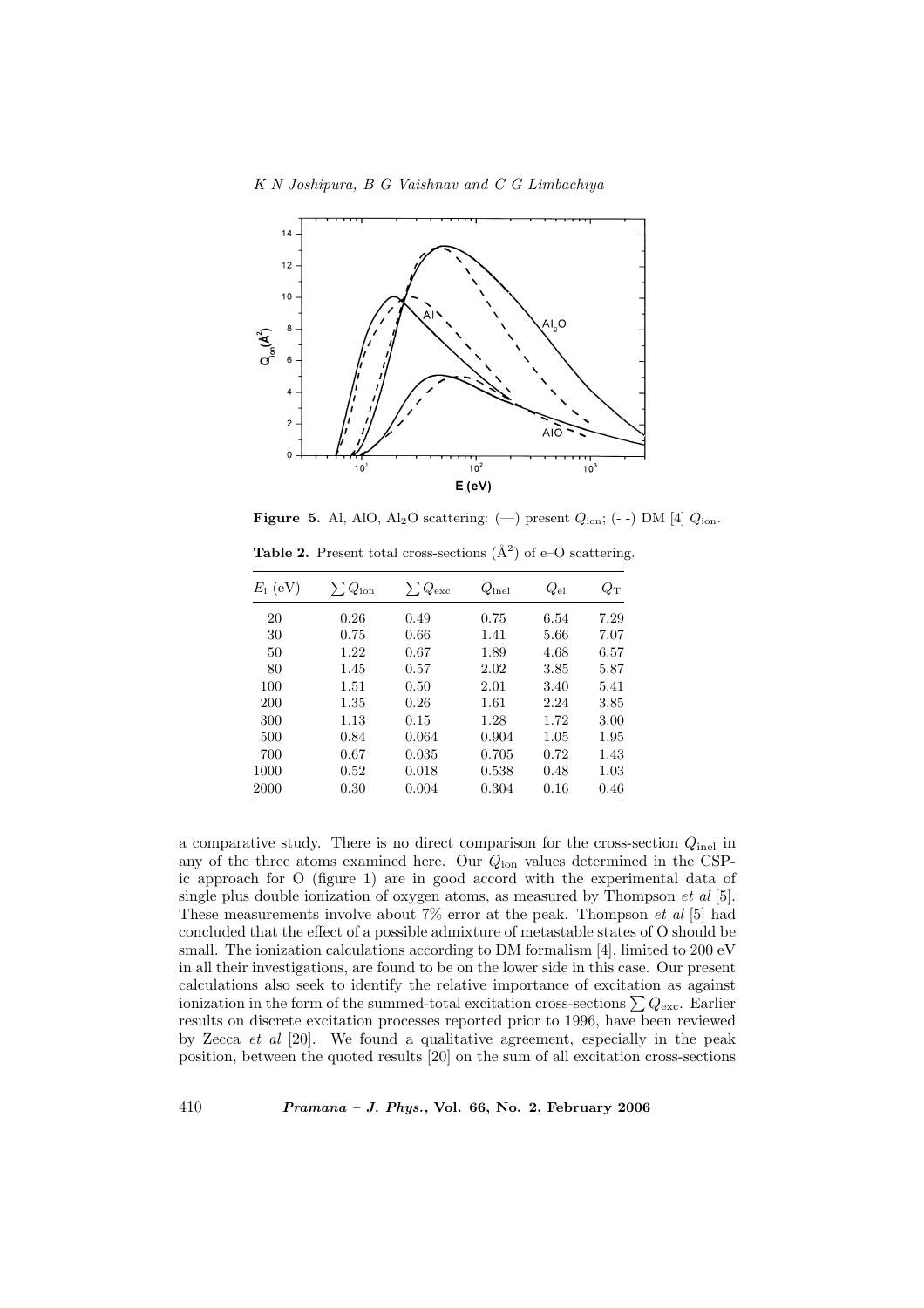and the present  $\sum Q_{\text{exc}}$ . We have not included these data [20] in figure 1, but let us note that near the peak position, i.e. at 45 eV, the earlier [20] data is higher than the present value. Johnson  $et$  al in USA [2] have investigated the electron-induced excitation–emission from atomic O in the VUV region. They have examined the four important transitions in O, viz.,  $2p^4$  <sup>3</sup>P-3s<sup>3</sup>S<sup>0</sup> (130.4 nm),  $2p^4$  <sup>3</sup>P  $\rightarrow$  3d<sup>3</sup>D<sup>0</sup>  $(102.7 \text{ nm}), \, 2p^4 \, \text{~}^3\text{P} \rightarrow 3s' \, \text{~}^3\text{D}^0 \, (98.9 \text{ nm}) \text{ and } 2p^4 \, \text{~}^3\text{P} \rightarrow 3s'' \, \text{~}^3\text{P}^0 \, (87.8 \text{ nm}).$  We have included in figure 1, the sum total of their experimental total cross-sections (within 24% error) for these states. These authors [2] have also given model calculations (see figure 1) for the excitations of the said four states of O. The sum total of the excitation cross-sections of [2] provides a leading contribution to the quantity  $\sum Q_{\text{exc}}$  in our notation. The difference between the present excitation sum and the summed Johnson data [2] can be attributed partly to the low-lying states not included in [2], and partly to our own approximations. The said difference narrows down at energies beyond the ionization peak, as expected. At lower energies the present method is not reliable in view of the behaviour of the present absorption potential but still some important conclusions can be made. Thus, one finds from figure 1 that at about 25 eV the cumulative excitation and ionization cross-sections have an equal share in the  $Q_{\text{inel}}$ . This observation supports a trend mentioned in [18] about the discrete versus continuum transitions in electron impact.

It is surprising but true that for the important e–O system there are no measurements of the total (complete) cross-sections  $Q_T$  or total elastic cross-sections  $Q_{el}$  above the ionization threshold, with the result that the sum-checks of various contributions like elastic scattering, excitation and ionization cannot be made. However, the present complex potential calculation on e–atom scattering yields the total cross-section  $Q_T$  through the following relation.

$$
Q_{\rm T}(E_{\rm i}) = Q_{\rm el}(E_{\rm i}) + \sum Q_{\rm exc}(E_{\rm i}) + Q_{\rm ion}(E_{\rm i}).
$$

In this context an interesting and useful study has been made presently in figure 2, where we show a bar chart for e–O collisions presenting the relative contribution of elastic scattering, ionization and the cumulative effect of excitations typically at 100 eV, i.e. near the ionization peak. Table 2 exhibits the important cross-sections of e–O scattering at various energies. At a high enough energy the  $Q_T$  of atomic oxygen is nearly half of the molecular oxygen value [19].

Turning now to e–Al scattering, our calculated results along with comparisons are exhibited in figure 3. From threshold to peak around 20 eV, the present  $Q_{\text{ion}}$ are in accord with the experimental data of Freund *et al* [6] involving 10% error. As mentioned by these experimentalists [6] the signals from double and higher ionization for Al were too weak to be measured. The DM formalism data [4] are in agreement with the present results. The BEB results shown in figure 3 are the total counting ionization cross-sections  $Q_{\text{count}}$  of the Al target calculated by Kim and Stone [9]. The cross-section  $Q_{\text{count}}$  [9] includes auto-ionization contribution as well as the small effect of multiple ionization cross-sections. In Kim and Stone [9] the direct ionization cross-section is calculated in their BEB model while the excitation–auto-ionization cross-section is estimated in a scaled plane-wave Born approximation only. These two cross-sections are added in [9] to obtain their final  $Q_{\text{count}}$  values, which we have plotted in figure 3 for comparison. While the present values and the DM results are closer to the measured data [6] from threshold to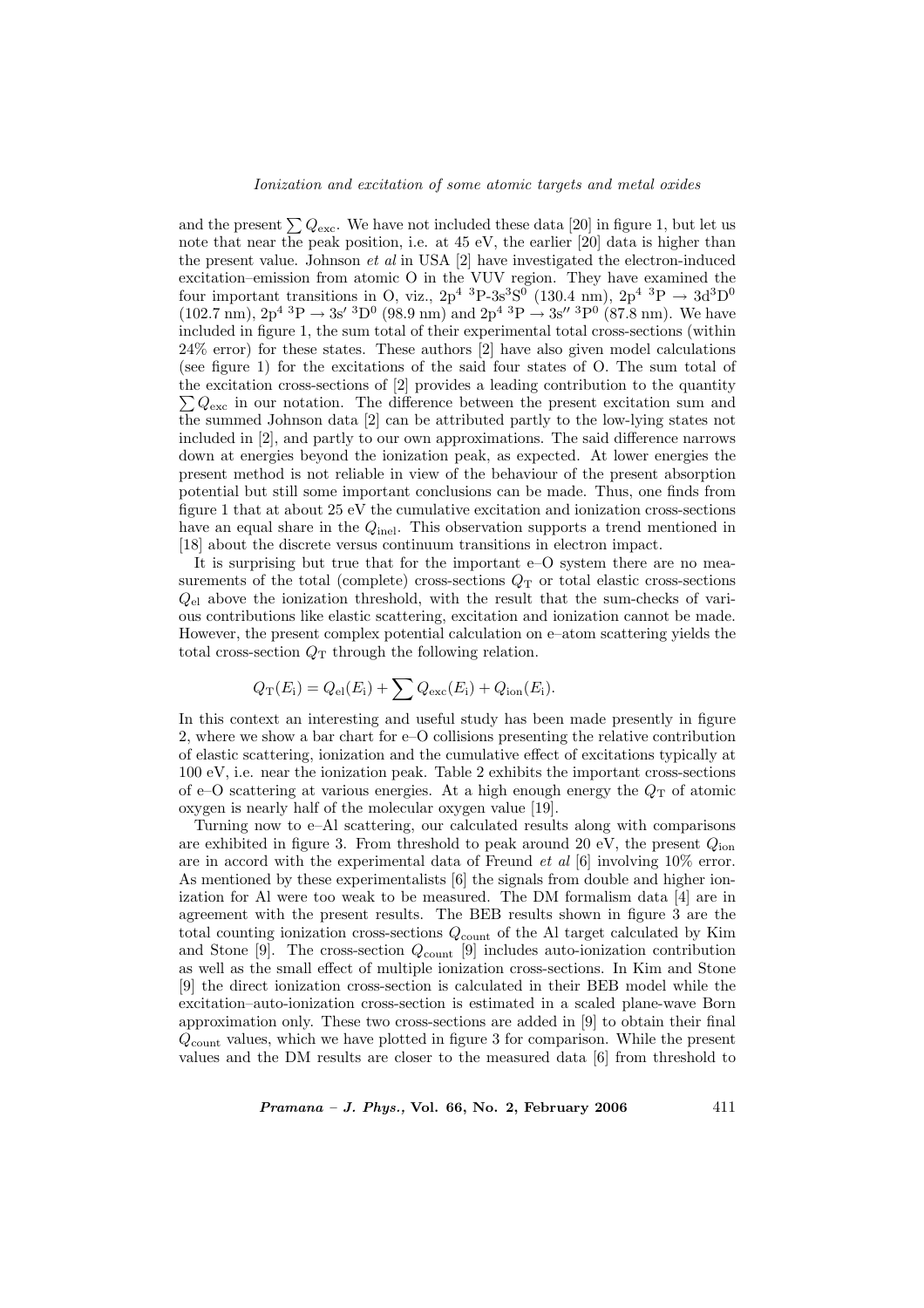the peak, the BEB values are in good accord with the measurements [6] beyond about 40 eV due to auto-ionization contribution from levels just above the ionization threshold. Now since the present complex potential calculation allows for all energetically accessible channels of inelastic scattering, the multiple ionization and auto-ionization are also included in our  $Q_{\text{inel}}$ . The present  $Q_{\text{inel}}$  are relatively closer to the experimental data  $[6]$  above the  $Q_{\text{ion}}$  peak. The present results tend to agree with experiments [6] towards higher energies. In the case of electron impact excitation in Al there are no previous results. Hence the present indirect calculation of summed total excitation cross-section in Al shown by the lowest curve in figure 3 will provide a useful guideline.

The results on Cu atoms (figure 4) make an interesting study. In this case we have shown the latest measurements on  $Q_{\text{ion}}$  (single plus double ionization) available from the same paper of Freund et al [6]. Their measurements reported ionization signals even below the first ionization threshold (7.73 eV) of copper atoms in their ground state. This fact points to the presence of excited metastable Cu atoms in their atomic beam. The metastable species have a smaller ionization threshold and are responsible for the quick rise of the measured  $Q_{\text{ion}}$  from threshold to the peak, and also for the shift in the position of the peak to the left. It is for these reasons that our calculated  $Q_{\text{ion}}$  in figure 4 are lower than the data of Freund *et al* [6] for the rising part of the curve, and our peak position occurs at a slightly higher energy. The experimental data given by Bolorizadeh et al [7] are still lower, particularly up to about 100 eV. There are no DM or BEB calculations on Cu ionization, but we have included in this figure the single ionization calculations of Bartlett and Stelbovics [8] based on the Born approximation with full orthogonalization of the continuum Coulomb wave to all the occupied atomic orbitals. The Born results of [8] tend to agree with the present CSP-ic values at high enough energy, as one would expect. The lowest curve in figure 4 shows the excitation sum  $\sum Q_{\text{exc}}(E_i)$ for Cu atoms.

For the linear molecules of metal oxides AlO and  $Al<sub>2</sub>O$  our calculated results along with comparisons including the Al atomic data are exhibited in figure 5. The DM formalism values [4] available are in a reasonably good agreement with the present results. The ordering of the maximum in the calculated ionization cross-sections for the Al-containing species is  $Q_{\text{ion}}(\text{AlO}) < Q_{\text{ion}}(\text{Al}) < Q_{\text{ion}}(\text{Al}_2\text{O})$ , and this requires explanation. The maximum ionization cross-section of the AlO molecule is smaller than the maximum atomic Al ionization cross-section by almost a factor of 2, whereas the  $\text{Al}_2\text{O}$  cross-section exceeds the Al cross-section as well as the AlO cross-section, *vide* figure 5. The said ordering of Al, AlO and  $A_{12}$ O cross-sections can be explained on the basis of atomic orbital populations and their contributions in the molecular structure [4]. This ordering as well as the peak position is understood in terms of the ionization thresholds, viz.,  $I(AIO) > I(AI)$ , along with the fact that  $Al<sub>2</sub>O$  contains larger number of electrons.

In conclusion this paper presents our theoretical cross-sections of electron impact ionization and cumulative excitation processes in atomic and molecular targets (Al, Cu, O, AlO and Al<sub>2</sub>O) at energies  $\sim$ 5–2000 eV. The non-rigorous nature of the present approach prevents us from making a definitive prediction of the cross-sections but we have made sufficient comparisons here in order to arrive at certain conclusions. The present ionization results are generally on the higher side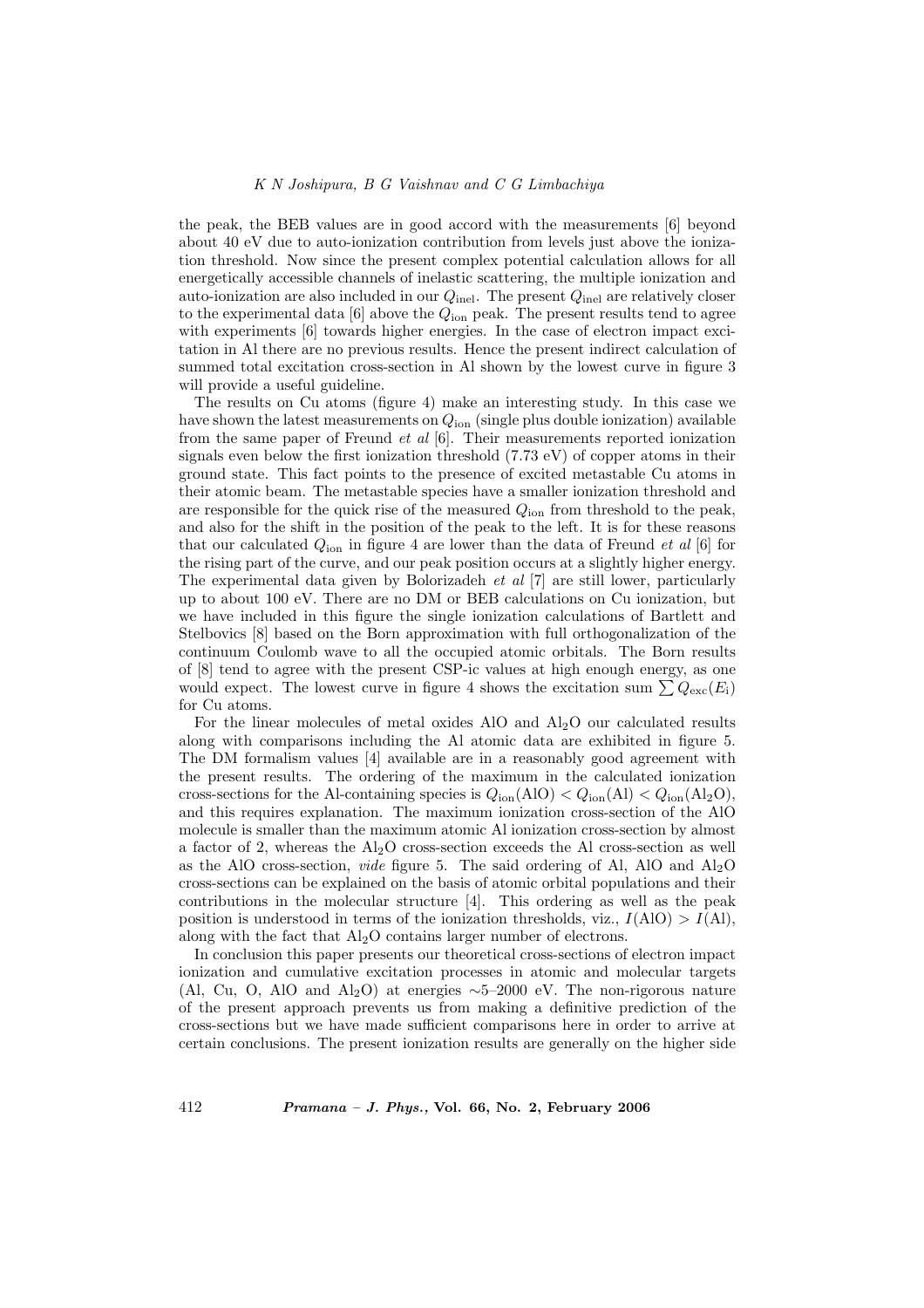but reliable within about 10–15% margin. The summed excitation cross-sections deduced presently are less certain but they serve to indicate an upper bound of the sum of individual experimental or theoretical excitation cross-sections for a target. Our discussion in §3 hints at the presence of metastable species in the experimental data on Cu [6]. It is clear from the example of the  $Al-AIO-AI_2O$  sequence that the present CSP-ic method correctly reproduces the dependence of the peak position and magnitude of TICS on the respective ionization threshold and the number of target electrons. Finally it is useful to have a theoretical picture showing the relative importance of different electron-collision processes at typical impact energy, as exhibited in the bar chart of various total cross-sections of the e–O system (figure 2). The corresponding cross-section values are given at selected energies in table 2. Theoretical results on CuO ionization by electron impact are not shown here but are available with the authors.

#### Acknowledgement

KNJ thanks the Indian Space Research Organization (Bangalore, India) for a research grant under which a part of this work was done.

## References

- [1] I Kanik, P V Johnson, M B Das, M A Khakoo and S S Tayal, J. Phys. At. Mol. Opt. Phys. B34, 2647 (2001)
- [2] P V Johnson, I Kanik, D E Shemansky and X Liu, J. Phys. At. Mol. Opt. Phys. B36, 3203 (2003)
- [3] Z Chaoui and N Bouarissa, *Phys. Lett.* **A297**, 432 (2002)
- [4] H Deutsch, K Hilpert, K Becker, M Probst and T D Märk, J. Appl. Phys. 89, 1915 (2001)
- [5] W R Thompson, M B Shah and H B Gilbody, J. Phys. At. Mol. Opt. Phys. B28, 1321 (1995)
- [6] R S Freund, R C Wetzel, R J Shul and T R Hayes, Phys. Rev. A41, 3575 (1990)
- [7] M A Bolorizadeh, C J Patton, M B Shah and H B Gilbody, J. Phys. At. Mol. Opt. Phys. B27, 175 (1994)
- [8] P L Bartlett and A T Stelbovics, Phys. Rev. A66, 012707 (2002)
- [9] Y K Kim and P M Stone, Phys. Rev. A64, 052707 (2001)
- [10] K N Joshipura, V Minaxi and U M Patel, J. Phys. At. Mol. Opt. Phys. B34, 509 (2001)
- [11] K N Joshipura and C G Limbachiya, *Int. J. Mass Spectrom.* **216**, 239 (2002)
- [12] K N Joshipura, B K Antony and V Minaxi, J. Phys. At. Mol. Opt. Phys. B35, 4211 (2002)
- [13] K N Joshipura, M Vinodkumar, B K Antony and N J Mason, Eur. Phys. J. D23, 81 (2003)
- [14] K N Joshipura, B K Antony, V Minaxi and C G Limbachiya, Phys. Rev. A69, 022705 (2004)
- [15] C F Bunge, J A Barrintos and A V Bunge, At. Data Nucl. Data 53, 113 (1993)
- [16] D Staszewska, D W Schwenke, D Thirumalai and D G Truhlar, Phys. Rev. A29, 3078 (1984)